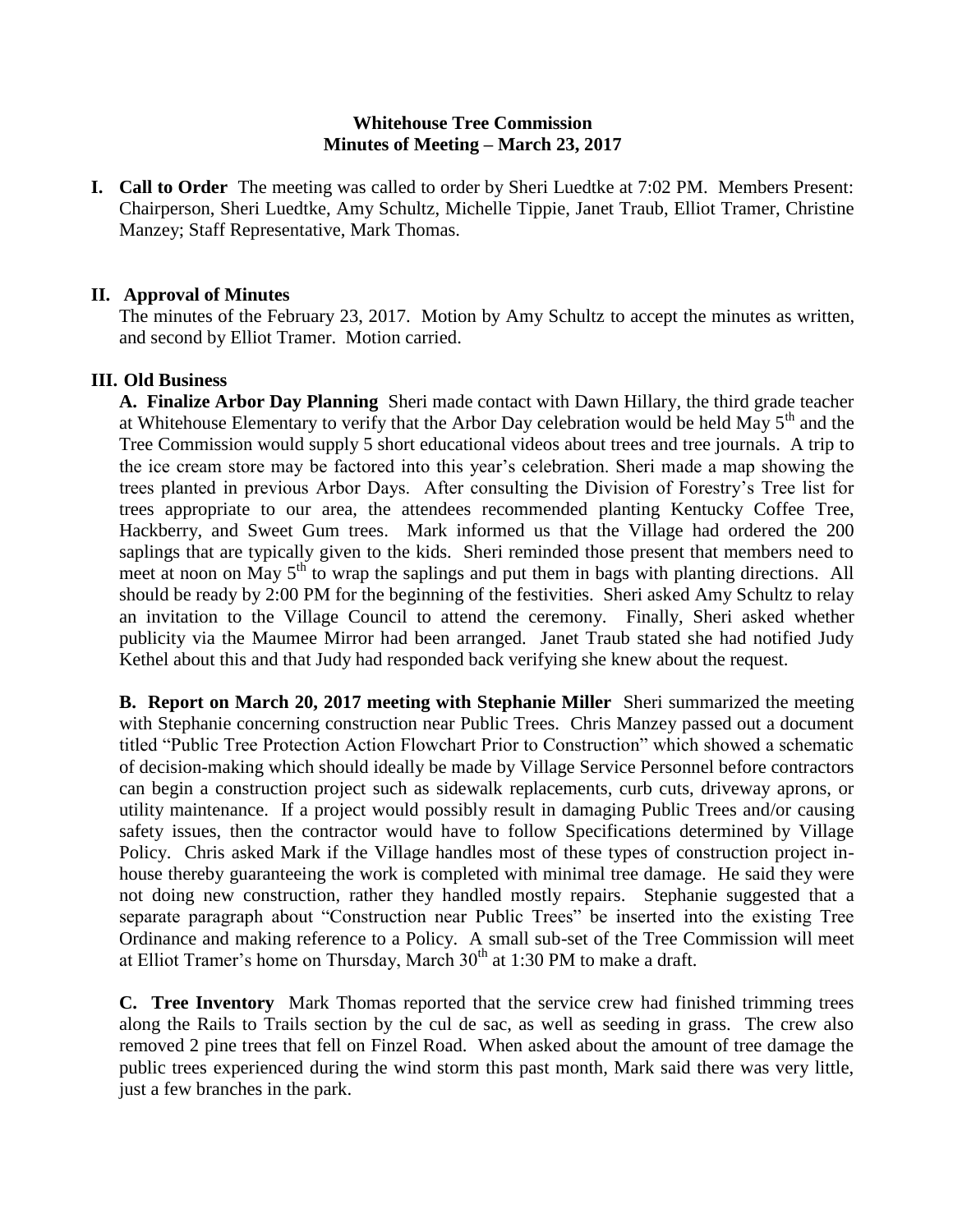**D. Forms and Documents** Some items were added to the cabinet by Sheri and Janet.

**E. Presentation to Village Council** Sheri had wanted a knowledgeable person to make a presentation to council about the use of Silva Cells as the Village makes decisions about Street Scapes. Stephanie Miller volunteered to make a powerpoint presentation explaining various options that are currently available for Street Scapes. This will take place April 18<sup>th</sup> and the Tree Commission will be first on the Agenda.

# **IV. New Business**

**A. Memorial Tree Program Request** A request of a memorial tree planting was made by Samantha Blazewicz in recognition of the  $25<sup>th</sup>$  Anniversary of Divine Reflections beauty salon. A discussion ensued about which type of tree should be planted. Three possibilities were suggested: a Purple Smoke Tree, a Japanese Lilac, or a Serviceberry. Sheri offered to find pictures of these trees and take them to Ms. Blazewicz for a final decision. When the tree and paver are ready, probably in the fall, Sheri suggested a notification and photo be given to the Village Newsletter.

**B. Review Fee for Memorial Tree Program** Mark questioned whether the \$265 fee being charged for Memorial Trees was in line with the \$450 fee developers were being asked to put in escrow for new constructions. The Memorial Tree fee barely covers the cost of the tree plus planting plus the paver plaque (\$25). Attendees suggested raising the Memorial Tree fee to \$300 in an effort to break even with expenses. Mark agreed to contact Jill about updating the existing form.

**C. Letter from Arbor Day Foundation** Sheri read the letter from the Arbor Day Foundation congratulating the Tree Commission on our Tree City USA recognition and our Growth Award. A copy was given to Judy Kethel for press release and a copy was given to the Mayor who hopefully will read it at a Village Council meeting.

**D. Tree City USA 2017 Attendance** This year's Tree City USA meeting will be at Lakeside on May  $3<sup>rd</sup>$  from 9:30-2:30. Those planning on attending are: Michelle T., Amy S., Sheri L., Janet T., Judy K., Mark T., Elliot T., and Chris M. Whether the new member, Rebecca Conklin-Kleiboemer can go, needs to be determined. Sheri volunteered to send an invitation to the Mayor to also attend.

## **V. Discuss Other Issues**

- **A. Re-assignment of Mindy Curry** Sheri read a letter informing the Tree Commission that Mindy Curry has been re-assigned and will no longer be a member of the Tree Commission. She is being replaced by Rebecca Conklin Kleiboemer.
- **B. Reminder to Record Hours** Sheri reminded members to be certain to record their hours spent in the field or attending meetings.